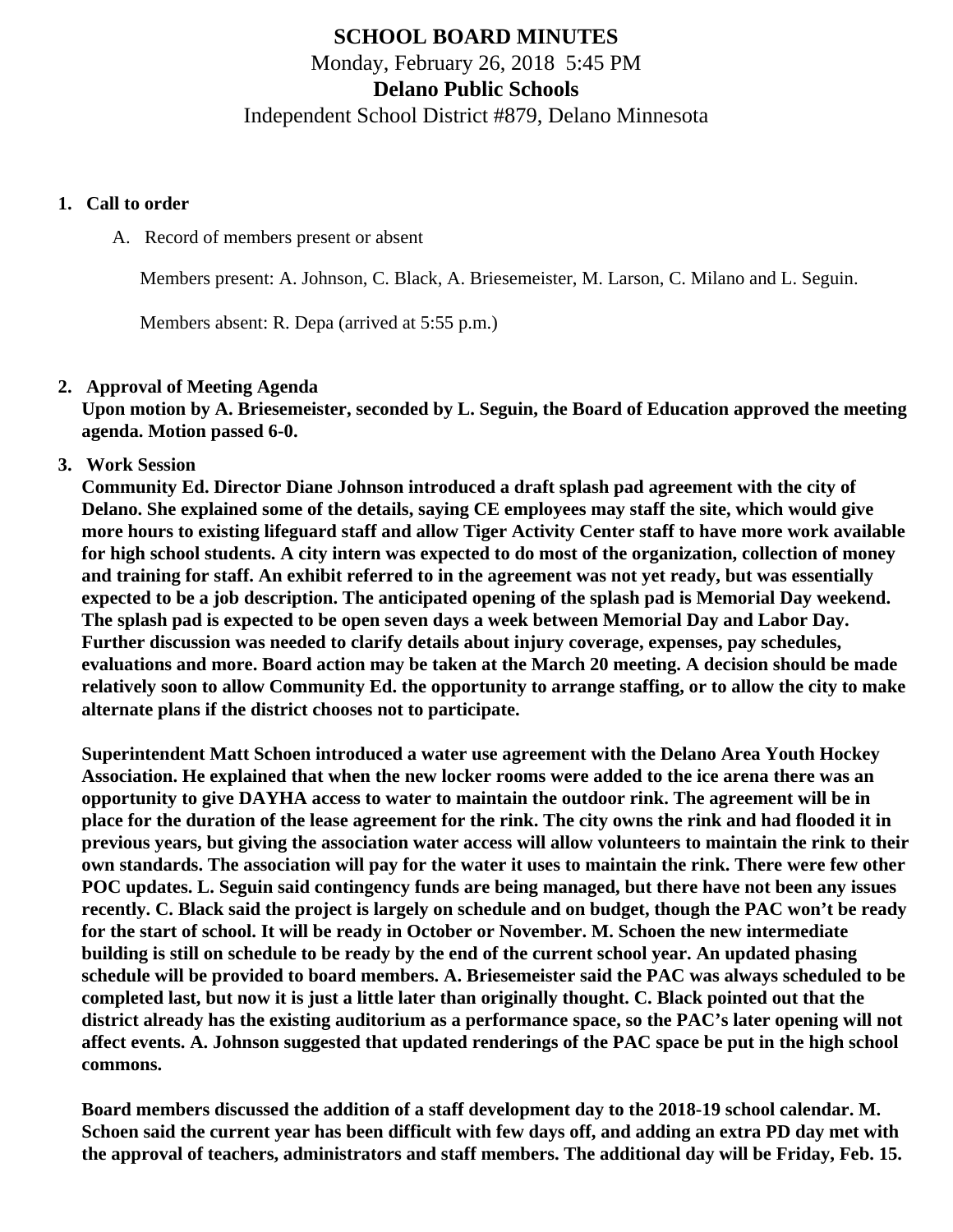**C. Milano clarified that the day would not be affected if there was a weather cancellation. A weather day is built in on April 22, and after that any additional makeup days will be added to the end of the school year.**

**In light of the upcoming move to the new intermediate school, M. Schoen asked if the board had any interest in making the final day of the current school year a half day on May 23. The extra half day off would give students and staff closure for the year, and the following teacher work day could be dedicated entirely to moving. Teachers who aren't changing locations directly can help those who are. If the board was willing to pursue the idea, a special meeting could be held to give families maximum notice of the change. Anticipated complications were the elementary school lunch schedule, and possible high school final exams. There has been strong interest in the change from teachers. A. Johnson asked if it was possible to simply have no student contact that day. M. Schoen said the district needed to be careful about its Average Daily Membership numbers. Additional questions followed, but in general the board felt it was a good idea and agreed to hold a special meeting to make the calendar amendment.**

**Aaron Vande Linde, director for the Office of Minnesota School Trust Lands, attended the meeting to share more information about a proposed resolution supporting the purchase and exchange of school trust lands in the Boundary Waters Canoe Area Wilderness. The board had tabled the matter at a previous meeting to get more information. A. Vande Linde explained that school trust lands were granted to states in the 1800s. All revenue from the lands goes to the permanent school fund. School districts receive funds in September and March from the school endowment fund. In the late 1800s he said there was a total of 8.1 million acres, and 5.5 million acres have since been sold off, including all the land in the south and metro area. Money has been generated since 1858, and the fund is worth \$1.3 billion. The actual assets of the trust, including mineral value, are \$5 or \$6 billion. A. Vande Linde explained that the resolution should be important to any school board in the state because 86,000 acres of school trust land are currently locked in the Boundary Waters, and have generated no income since 1964. He said it was important for school districts to voice their support because other groups are fighting against the resolution, including environmental groups. The Wilderness Act requires that the land be bought out, but nothing has been done in 50 years because there has been disagreement about total buyout or not. In 2009 a hybrid model was developed that would involve a two-thirds land sale and a one-third land exchange for lands outside the Boundary Waters. An issue right now is how the land will be appraised. C. Black if the Boundary Waters would still be protected. A. Vande Linde said it would, through the Forest Service. A. Vande Linde said there also has not been a unified voice in Washington, D.C. to push the matter forward, and congressional people are looking for that voice. They want to know what local governments and people are saying. A. Johnson asked how long it would be before the hybrid model could be pushed through. A. Vande Linde said the project started in 2012, and a decision is expected at the end of this year.**

**L. Seguin introduced discussion on the role of student school board representatives. Both representatives, Lydia Ramstad and Alex Moe, agreed that they would be interested in expanded roles, and would attend workshops as their schedules would permit. L. Ramstad said that instead of giving presentations each month, student representatives could bring more ideas than recaps of the previous month's events. She said the reps have talks with other students and could bring some of the beneficial ideas to the board. The students may also attend agenda review sessions. A. Briesemeister said students could have more control over what they brought to the board each month. A. Johnson asked if there would still be a component of their representation that would include the elementary and middle school students. L. Ramstad said she did enjoy visiting with the younger students and would hope to continue that aspect of the position.**

**Board members heard a report from the Turf Task Force, which was tasked with examining how the district could most effectively use its new facilities on campus. Members spoke with other districts that have turf fields and presented their findings. Chris Runke said the task force learned that turf fields in**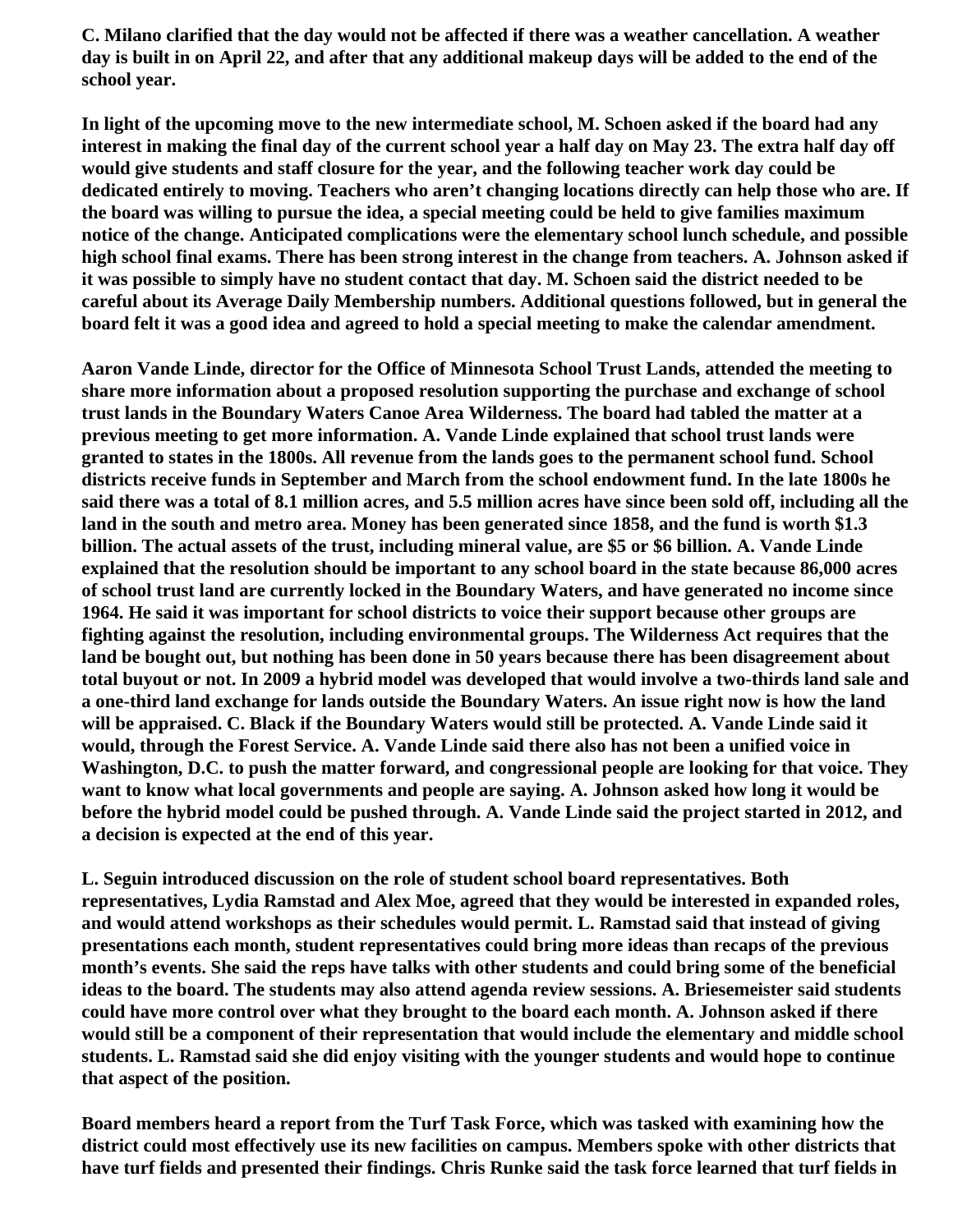other communities have been popular targets for vandalism and are expensive to repair. A number of proposed administrative procedures were also presented. For the track, the task force recommended that the facility be open to the general public with no membership required, but with the requirement that users complete a waiver. Proposed hours did not include time on the weekends due to lack of supervision, but C. Runke said that the procedure can be revisited if necessary in the future. He added that the natural fields will still be available, and that there are soccer nets located on the football field. Use of the soccer field and Tiger Stadium were also discussed. The purpose of the waiver will be to educate potential users. The tennis courts will not be locked.

Upon motion by C. Milano, seconded by A. Briesemeister, the Board of Education called the meeting to recess at 6:58 p.m. Motion passed 7-0.

Board Chair M. Larson called the meeting out of recess and to order at 7:03 p.m.

- 4. Pledge of Allegiance
- 5. Program Review

A group of first-graders from Dianne Pohlmann's class read to the board members in celebration of I Love to Read Month.

6. Consent Agenda

Upon motion by R. Depa, seconded by A. Briesemeister, the Board of Education approved the Consent Agenda. Motion passed 7-0.

- A. School Board Minutes
	- 1. [Jan. 22, 2018](http://www.delano.k12.mn.us/pb/app/agenda/minutes/169)
- B. Financial Affairs
	- 1. [Current Budget Status with Year-to-Date Adjustm](/docs/district/Business_Office/FY18_Budget_Report_Feb.pdf)ents
	- 2. [Investment Transactio](/docs/district/Business_Office/January_2018_Investments.pdf)ns
	- 3. [Construction Bond Investment Transacti](/docs/district/Business_Office/Bond_Investment_schedule_Jan_18.pdf)ons
	- 4. [Wire Transfer](/docs/district/Business_Office/January_2018_Wire_Transfers.pdf)s
	- 5. [Minnesota Liquid Asset Fun](/docs/district/Business_Office/January_2018_LAF.pdf)d
	- 6. [Cash Repo](/docs/district/Business_Office/January_2018_Cash_Report.pdf)rt
	- 7. [Revenue Report by Fu](/docs/district/Business_Office/SCHOOL_BOARD_REPORTS_-_REVENUE_BY_FUND_TOTAL__(Date__6_2018).pdf)nd
	- 8. [Expense Report by Fu](/docs/district/Business_Office/SCHOOL_BOARD_REPORTS_-_EXP_BY_FUND_TOTAL__(Date__6_2018).pdf)nd
	- 9. [Expense Report by Progra](/docs/district/Business_Office/SCHOOL_BOARD_REPORTS_-_EXPENDITURES_BY_PROGRAM__(Date__6_2018).pdf)m
	- 10. [Expense Report by Obje](/docs/district/Business_Office/SCHOOL_BOARD_REPORTS_-_EXPENDITURES_BY_OBJECT__(Date__6_2018).pdf)ct
	- 11. [List of Bills Presented for Payme](/docs/district/Business_Office/DETAIL_OF_MONTHLY_BILLS_PRESENTED_FOR_PAYMENT_(Dates__12_01_17_-_02_21_18).pdf)nt
- 7. [Resolution for Acceptance of Gifts](/docs/district/Business_Office/Resolution_for_Acceptance_of_Gifts_2.26.18.pdf)

Upon motion by L. Seguin, seconded by C. Milano, the Board of Education approved the Resolution for Acceptance of Gifts. Motion passed 7-0.

8. [Personnel Matters:](/docs/district/HR/2.26.18_Personnel.pdf)

Upon motion by R. Depa, seconded by A. Briesemeister, the Board of Education approved the consent portion of the Personnel Matters after recognizing Thomas Berggren for 42 years of service with the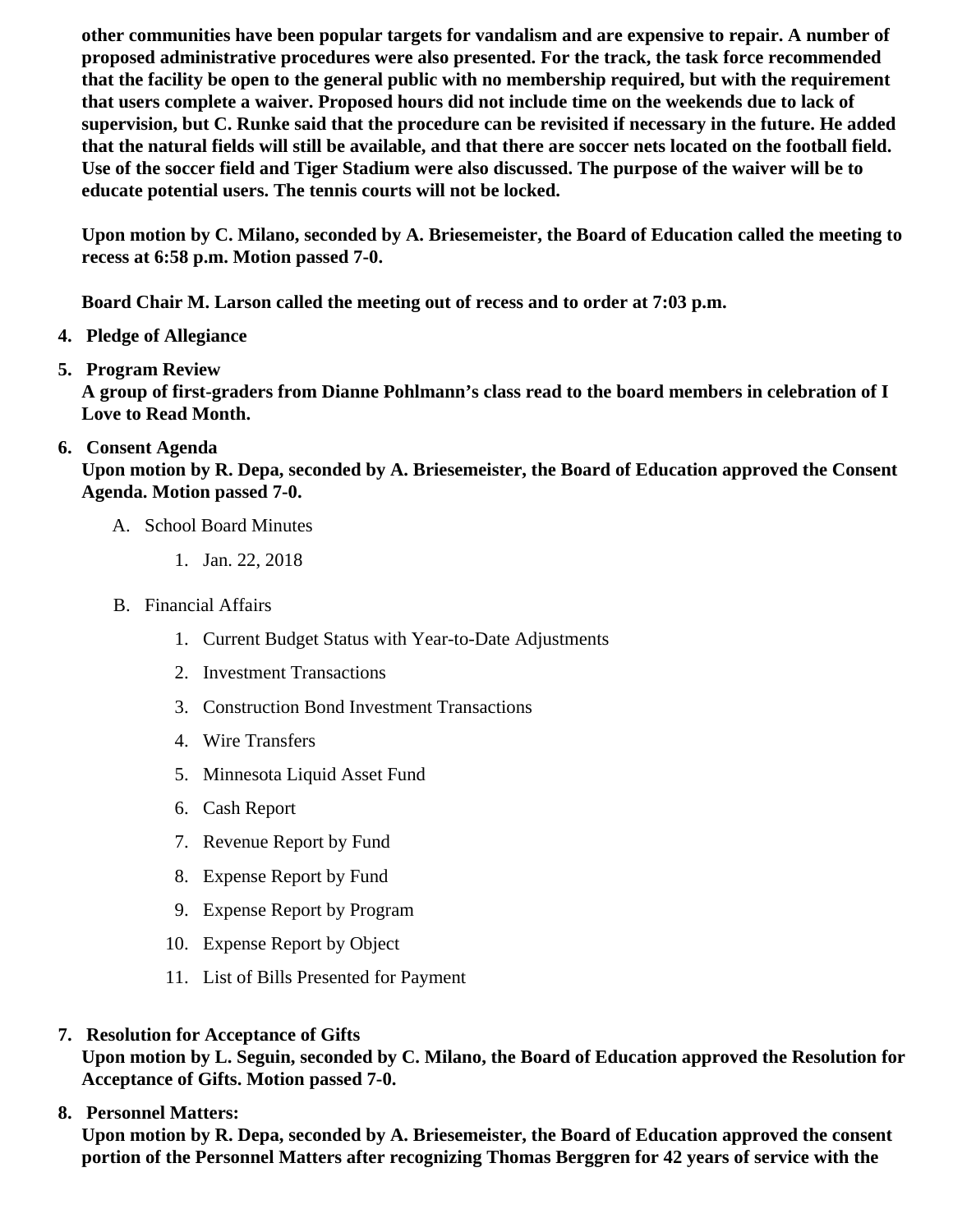**district, and Jane Shaffer for 30 years with the district. Motion passed 7-0.**

**9. Public Comment: School patrons are given the opportunity to address the school board regarding items that are not on the agenda. All patrons will be asked to state their name and address for the record. No comments.**

#### **10. Administrative Reports**

A. Superintendent

M. Schoen introduced A. Vande Linde, director of the Office of School Trust Lands. Vande Linde formally introduced himself to the board, explaining that he was appointed in September of 2015. He said the resolution before the board was requesting support for a project that started in 2012 to deal with 86,000 acres of school trust lands locked in the Boundary Waters since the 1964 Wilderness Act. A. Vande Linde said the lands have a constitutional requirement to produce funds for schools, and have been precluded from doing that. The resolution before the board, he said, supported a onethird land exchange and a two-thirds sale of the land. The exchange will be for federal lands outside the Boundary Waters that have equal value, and can be managed for the benefit of school districts. The two-thirds sale will be dependent on federal acquisition, and A. Vande Linde said it has not been until recently that congress people were convinced that this was a priority. Now, however, the project is ranked third nationally for federal funding. The first phase of the project could begin in 2018, and it will be a five-phase acquisition process.

## B. Principals:

1. Mr. Voight

B. Voight recognized Mr. Berggren for his long tenure at the middle school, noting that he arrived in the year the middle school opened, and will be leaving in the year it closes. He said that everyone who has learned from Mr. Berggren and worked with him has benefitted. B. Voight also recognized Project Lead The Way instructor Tory Spanier for being a master teacher who will have the opportunity to work with other master teachers to redesign the curriculum. In doing so, he will leave his mark on both present and future PLTW work. B. Voight also shared about a partnership with DES this year to provide Alternative Delivery for Specialized Instruction and Services (ADSIS). Through a grant opportunity, he said the schools have been able to provide services for students at need in reading and math, and also to provide services for learning behaviors in general – disruptive behaviors, time management, etc. A para provided through that grant has been instrumental in growing students' skills in those areas. B. Voight said that while early results are mixed with some students, this is an opportunity that 30 students have not had before. In terms of the transition to the intermediate school, B. Voight said the student handbook was recently finished with the input of classroom teachers and support staff from all levels. He said the school is also moving forward with a Life Skills curriculum, elective offerings or specials in topics like character education, study skills, time management, online safety, digital citizenship and more. At present, he said staff members are coming together to devise units for all grade levels and working in department teams to do curriculum mapping. B. Voight said it is getting to the time of year where everyone is anxiously awaiting the transition.

2. Dr. Heil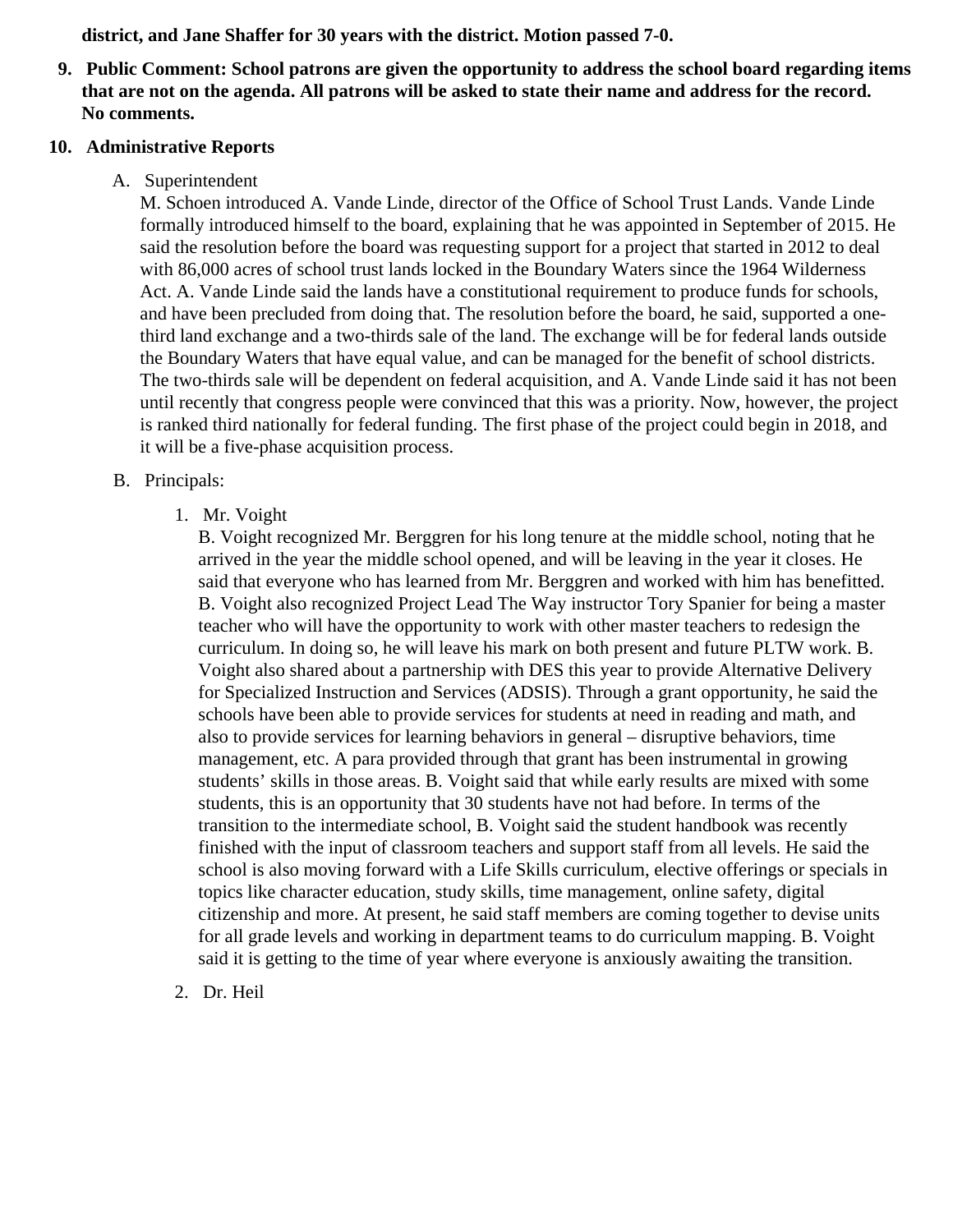S. Heil reported on Suicide Prevention Awareness and Prevention Day, which was coming up later in the week. He said it was a day to talk with students and make a topic that is taboo in society open for discussion. He also said students and staff would learn about things they could do if they notice warning signs in others, and that the day tends to be a busy one for counselors and social workers. He said the day is organized by the COMPASS class, which started for mental health and anxieties, and thanked Ms. Techam and others involved for their work. S. Heil also reported on an upcoming showing of "Screenagers" at 7 p.m. on April 5 in the auditorium. He said the documentary from a physician explores how 6.5 hours per day of screen time affects children. The documentary does not take a position on whether that screen time is positive or negative, but provides information and creates conversation. The showing is open to the public, and a shorter version will be shown to high school and possibly middle school students during the school day. The showing will be free. S. Heil also reported on the implementation of blue bag organics recycling in the high school and middle school building. He said the goal is to keep the environmental footprint of the school as small as possible, and that a large percentage of trash is usually recyclable. The change also is an opportunity to teach students how to be good stewards of the environment and the community. S. Heil also reported on the ACT test day, which would involve about 50 students. He said there has been a big decrease in the number of students taking the test because the state is no longer paying for students unless they are on free and reduced lunch programs. Other students said they did not want to take the test during school and miss class time, so they planned to take it on a future Saturday. S. Heil added that parent-student meetings for incoming seventh- and eighth-graders would be held on March 12. C. Milano thanked S. Heil for "Screenager," which she said sounded impactful and relevant.

#### 3. Mr. Schuler

D. Schuler reported on I Love to Read Month. Students were divided between Team Hinker and Team Schuler for a reading competition, and an author in residency program was sponsored by the DES PIE group. D. Schuler said students really enjoyed the authors, who used movement and music in literacy for grades K-2 and lessons on inventing characters, problems and conclusions in grades 3-4. He added that the Reading Corps program, in its 12 <sup>th</sup> year in Delano, recently completed its application for another year. This year the program has three instructors who are well trained and take a lot of pride in their work. The K-3 program is overseen by Lisa Downer, and will be applying for three new members next year. D. Schuler said the theme of the month is sportsmanship in the classroom, as well as in physical education and recess. Students have learned to never put down teammates, to treat others as they want to be treated, to respect officials' decisions, to cheer on teammates, to play by the rules and to have fun. D. Schuler also reported on FRED night, which stands for Fathers Reading Every Day. D. Schuler there was very good turnout, with over 150 dads and 160 students filling the new cafeteria. Participants created a small book for their family, and Scholastic Books donated two free books for each student who was there. Finally, D. Schuler said there was very good turnout for the Tiger Fun Fair the preceding weekend, and thanked the PIE group, headed by R. Depa and Nicole Jensen, for organizing it.

### C. Business Manager

Mary Reeder reported that the food service administrative review was completed at the end of January. There were a few items that required corrective action plans to be submitted to the Minnesota Department of Education, but overall the review went very well. M. Reeder congratulated Kris Larson and all the food service staff. She added that specifications for lawn mowing bids were still being finalized.

D. Community Education Director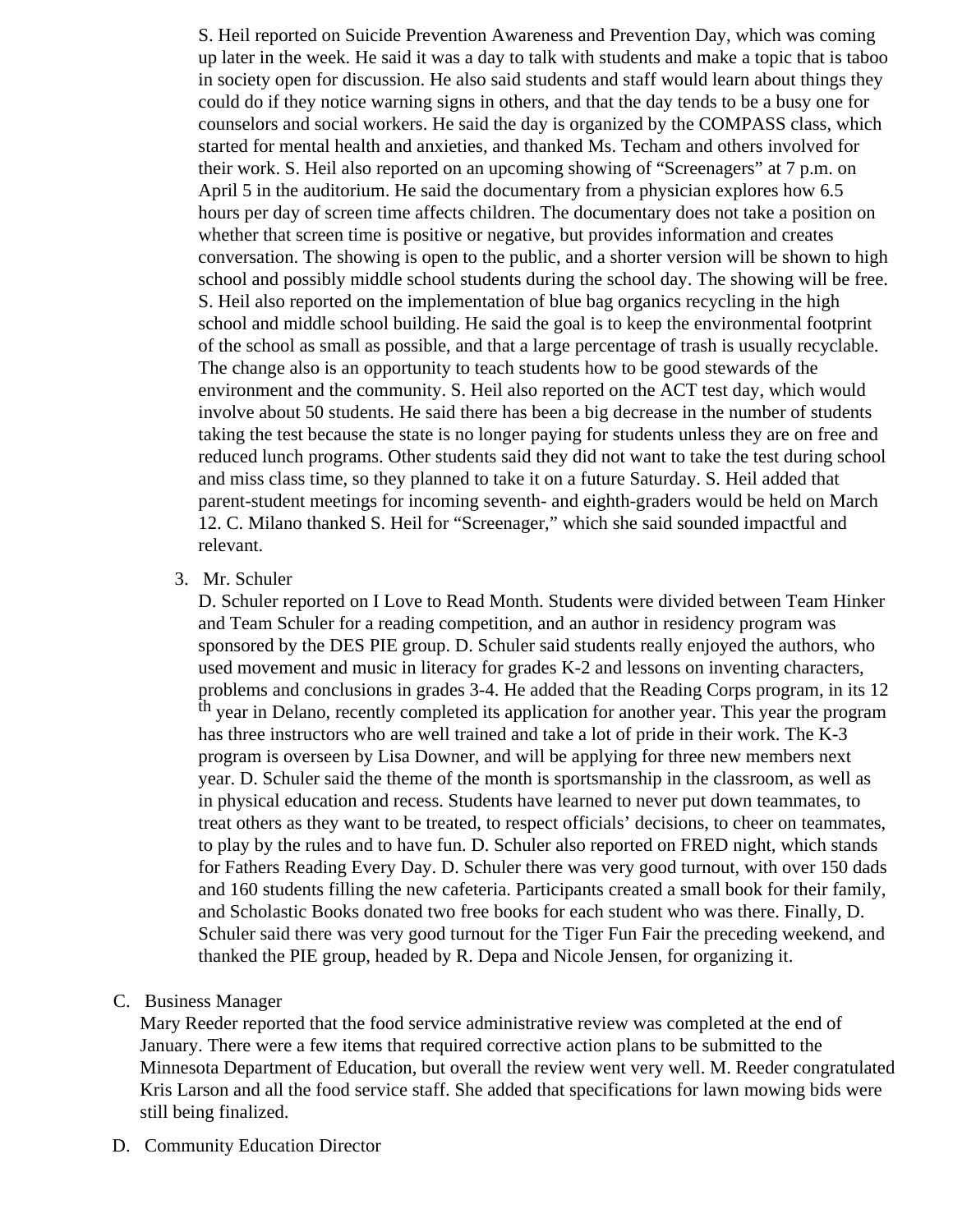D. Johnson made a point to thank Jane Shaffer for her work with Community Education. She reported that there were about 80 people at the Twinkle Twinkle Dance. D. Johnson presented Reading Corps information on school readiness among preschool students. She said there were strangle improvements shown among participating students, and that this is the fourth year Reading Corps been done at the preschool level. D. Johnson also reported on an upcoming open house and registration night for Tiger Kids Club. She also highlighted a number of activities, including more than 100 participants in the next gymnastics session, good turnout at the Girl to Engineering night, the Orange Crush robotics team going to Iowa for competition in March, and the Destination Imagin program.

- 1. [School Readiness gra](/docs/district/2017_18/School_Board_Items/February_2018/4_s_&_5_s.pdf)ph
- 11. Student Board Representatives Report
	- A. Alex Moe and Lydia Ramstad

L. Ramstad reported that elementary school students have been happy about getting 15 minutes p day to read for I Love to Read Month, and have enjoyed competition between teams. She also reported on the carnival, dress up days and Tiger Fun Fair, all of which went well. In the middle school, sixth-graders enjoyed hands-on experiences at the Science Museum. Middle school studer also want to have some sort of Valentine's Day events in the future. In the high school, the music groups have been busy, and Winterfest involved fun competitions, a talent show, and more. L. Ramstad said the question of the month asked students how tutoring services in the fifth-grade commons could be improved. She said most elementary and middle school students were not even aware of the service, and that many students asked that information be posted or announced so the is more exposure. The primary conclusion was that more needs to be done to publicize the tutoring program.

- 12. Board Reports
	- A. MAWSECO [\(Jan. 23, 2018 Minute](/docs/district/2017_18/School_Board_Items/February_2018/MAWSECO_Minutes_Jan._23,_2018.pdf)s[\)](/docs/district/2017_18/School_Board_Items/February_2018/MAWSECO_Minutes_Jan._23,_2018.pdf) A. Johnson reported on the January organizational meeting. The director shared with the group that she is attending an upcoming psychologist conference to try to fill two school psychologist positions Child counts are happening in February. A pay equity study is also taking place.
	- B. Wright Technical Center (eb. 6, 2018 Minutes[\)](/docs/district/2017_18/School_Board_Items/February_2018/WTC__February_6_minutes_Board_assignment.pdf)

A. Briesemeister reported on the organizational meeting, where the board agreed to keep assignm the way they were. Two teachers retired, so candidates are being sought. The principal's report included students of the quarter for second quarter, and included three Delano students. They were Ben Bersie in automotive technology, Dan Moonen in law enforcement and Ethan Bratvold in construction technology. All were commended for their work ethic and model approach to learning. Technology needs are being considered, including the addition of a CNC plasma table and CNC mill. The 2018-19 calendar will be presented at the March meeting. Facilities upgrades are being studie that include cost savings ideas.

- C. District Advisory Committee R. Depa said the group did not meet.
- D. Safe Schools